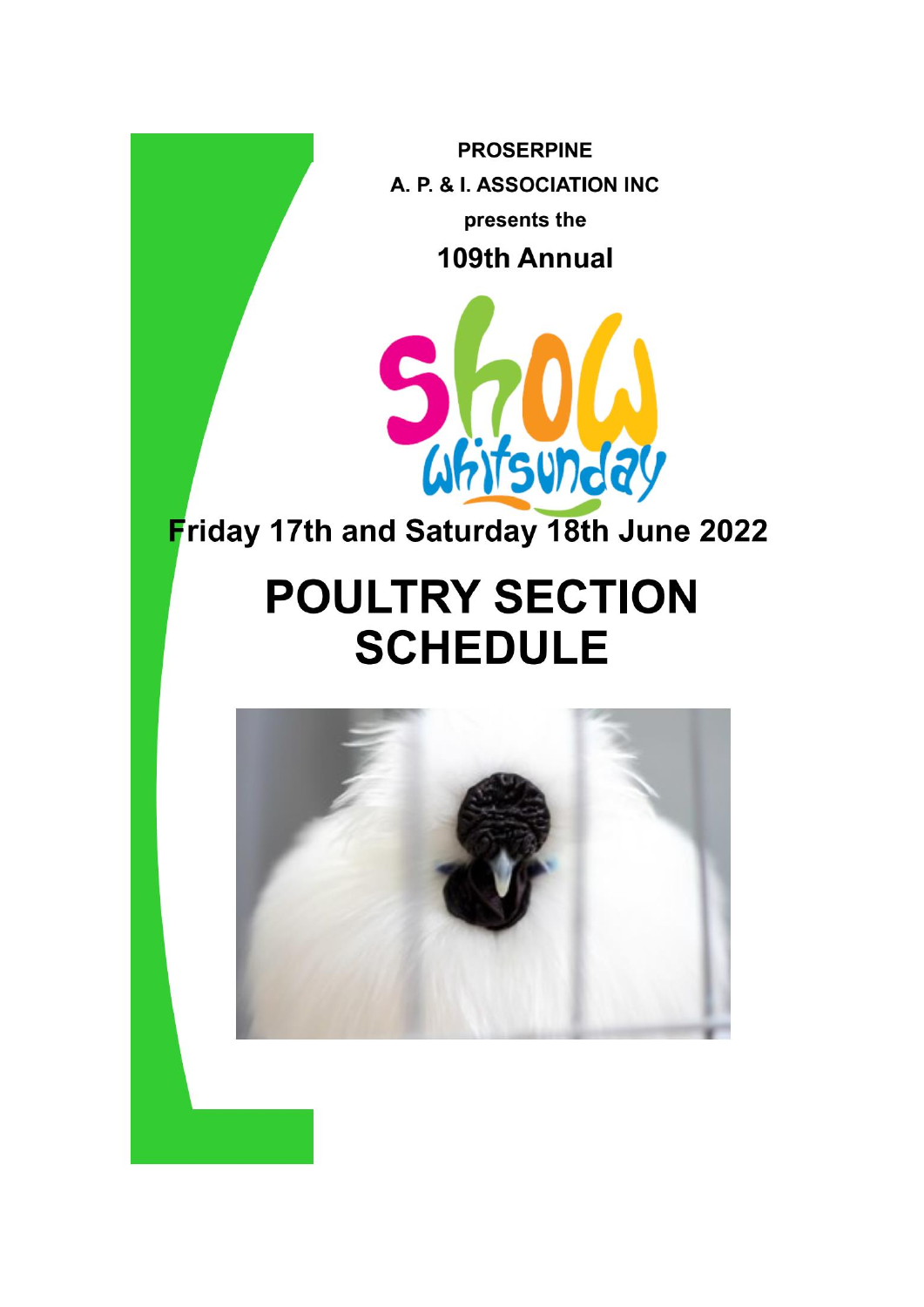

**PROSERPINE AGRICULTURAL PASTORAL & INDUSTRIAL ASSOCIATION INC.**

**POULTRY, EGGS AND PIGEONS WILL BE JUDGED ON FRIDAY 17th JUNE AND DISPLAYED ON**

**FRIDAY 17th & SATURDAY 18th JUNE 2022**

**CHIEF STEWARD: MR CHRIS LEESON JUDGE: MR GREGG WYER**

**ENTRY FEE:\$1.00 per entry payable with entries**

**ENTRIES CLOSE: 5:00pm MONDAY 13th JUNE 2022 NO ENTRIES WILL BE ACCEPTED AFTER THIS DATE UNDER ANY CIRCUMSTANCES AS BOOKS HAVE TO BE COMPLETED FOR JUDGING**

**POULTRY & PIGEON EXHIBITS MAY BE DELIVERED TO THE POULTRY PAVILION BETWEEN 5PM AND 7PM ON THURSDAY 16th JUNE 2022 & UP TO 8:15AM FRIDAY 18 th JUNE 2022 PLEASE NOTE: If you are delivering on Friday morning, you will need to purchase an exhibitor's ticket online to enter the showgrounds**

**EGG EXHIBITS MUST BE DELIVERED TO THE SHOW OFFICE BY 12:00 NOON ON THURSDAY 16 th June 2022**

**PRIZE MONEY WILL BE AVAILABLE AFTER PRESENTATIONS ON SATURDAY 18 th JUNE 2022 FOR ALL EXHIBITORS. Prize money is inclusive of GST**

**JUDGING COMMENCES: 9AM FRIDAY 17th JUNE 2022 - POULTRY & PIGEONS followed by Eggs PLEASE NOTE: The pavilion will be closed to all except exhibitors until judging is complete.**

 **PLEASE FORWARD ENTRIES TO: The Secretary, Proserpine A P & I Assoc Inc PO Box 150 PROSERPINE 4800 Phone: 0458451126**

**Alternatively email entries to: reception@showwhitsunday.com.au Bank details: BSB - 034-207 for bank payments Account # - 750138**

**Account Name - Proserpine Agricultural Pastoral & Industrial Assoc.**

**(Please email notification of deposit or payment immediately to [reception@showwhitsunday.com.au\)](mailto:reception@showwhitsunday.com.au)**

- 1. Entries are received subject to the By Laws of the Association
- 2. Only birds entered in single classes are eligible for single Championships.
- 3. No person shall interfere with or handle any exhibit without authority of the Chief Steward
- 4. No sick or diseased birds will be penned
- 5. All exhibits must be the bona fide property of the exhibitor
- 6. Please ensure that a phone number is included on your entry form
- 7. The Association, its members, officials, employees and authorised assistants, do not accept responsibility for any non-delivery of, mis-delivery of, detention of, conversion of, damage to or loss of any exhibit whatsoever occurring.
- 8. The Proserpine A. P. & I. Assoc Inc. has taken every precaution to ensure the safety of patrons at our annual show. Our grounds staff constantly monitor the grounds and conveniences for malfunctions, blockages and cleanliness. If you do, however, find any problems with our facilities, please report them to the show office in the main pavilion.

## **PLEASE NOTE: Birds will not be released until such time as the Chief Steward directs. Birds must remain on display to the general public until released. This includes local exhibitors. Prize money will be forfeited if this rule is not adhered to.**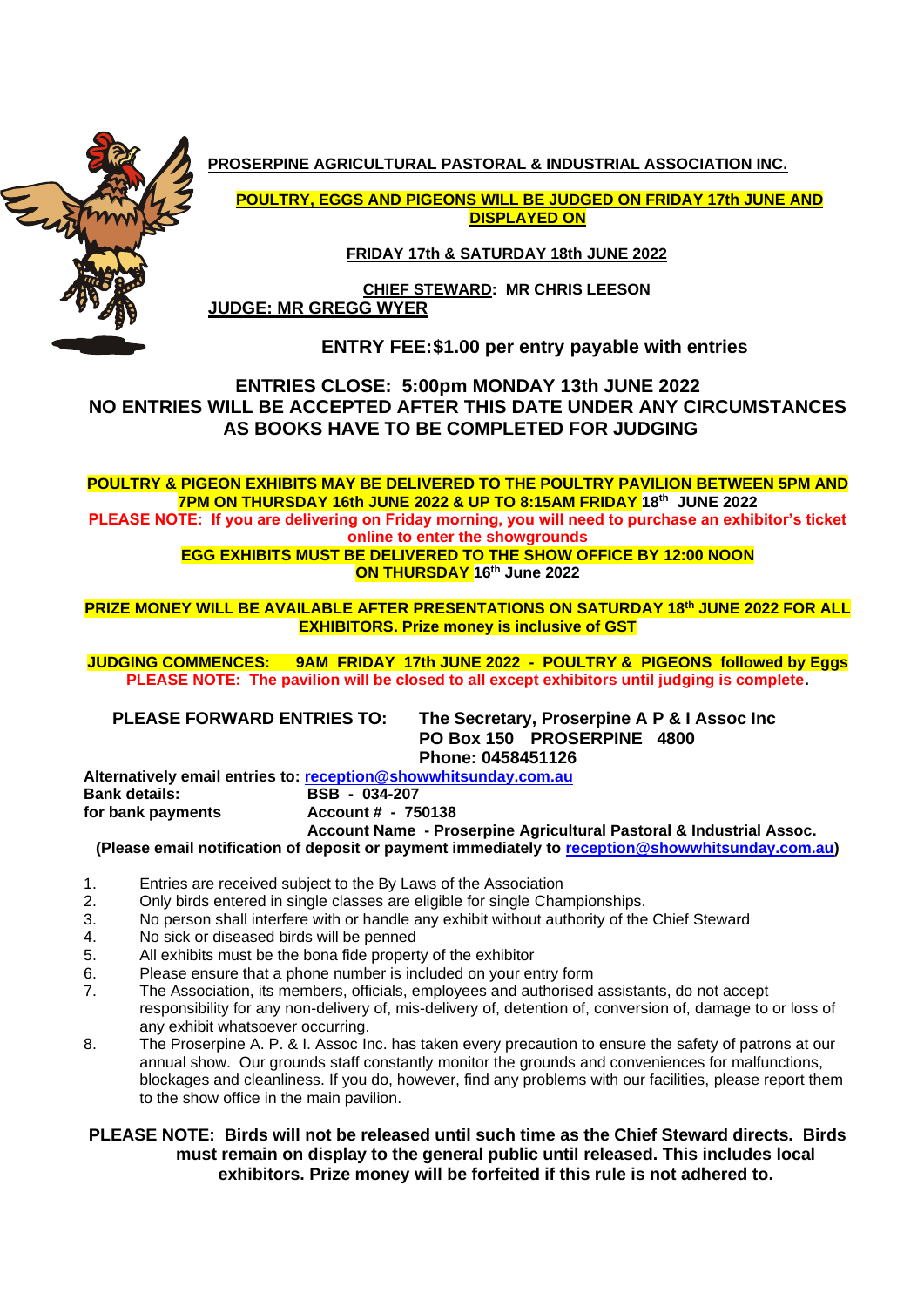# **EGGS**

#### **Entry for each class must include 6 eggs and they must be delivered to the show office by 12 noon on Thursday 16 th JUNE 2022.**

#### **Eggs will be judged on uniformity of size and colour of shell and quality and colour of yolk and albumen. {Please note: At least one egg will be broken in the judging procedure} GENERAL REGULATIONS**

*Subject to the rules, By-Laws and Regulations of the Queensland Chamber of Agricultural Associations Inc, and the Association relevant to this schedule, the following General Regulations apply.*

#### **GENERAL REGULATIONS AND ACCEPTANCE OF ENTRIES**

- 1 *Judging will be performed by a Judge or panel of Judges appointed by the Proserpine A.P. & I. Association Inc.*
- 2 *The attention of Exhibitors is drawn to the fact that entries are accepted subject to the Rules, By-Laws and*

*Regulations of the Queensland Chamber of Agricultural Societies Inc. and the Proserpine A.P & I. Association Inc, in addition to the Special Regulations which appear in this schedule. Copies of the Rules and By-Laws may be obtained upon application to the Queensland Chamber of Agricultural Societies.*

3 *No refunds will be made after close of entry*

#### **NOTICE TO INTENDING EXHIBITORS**

- 4. *Entries for the upcoming Proserpine A.P.& I. Association Inc's Show, (Show Whitsunday) can be made as described*  for each section in this schedule. Entries submitted other than on the correct form or online will be returned to the *Exhibitor and, unless all requirements are complied with, and the forms are returned to the Proserpine A P & I Association Inc.'s office by completion of business on the closing date, as shown in this Schedule, they will not be considered.*
- 5. *Notwithstanding the provisions of General Regulation 4, late entries may be accepted at the discretion of the Section Chief Steward.*
- 6. *Entries are accepted subject to the Rules, By-Laws and Regulations of the Association, in addition to an Special Regulations, which appear in this Schedule.*
- 7. *Exhibitors whose entries have not been accepted shall be advised accordingly and entry fees refunded.*
- 8. *The Exhibitor irrevocably consents to the Association publishing or reproducing in any manner whatsoever any particulars or information in relation to their exhibits; the publication or reproduction may be in a printed form or visual image through electronic means and/or on the internet.*

#### **PRIVACY STATEMENT**

9. *The information provided by Exhibitors is used by the Chamber of Agricultural Societies Inc and the Proserpine* 

*A.P. & I. Association Inc to organize, process and conduct competitions at Show Whitsunday. By entering such competitions you consent to your personal information being used for this purpose including this information being made available to sponsors, breed Associations, the media, the public, promotional purposes, archival purposes, published in publications and could be made to other third parties for the purpose of promoting the Queensland Agricultural Show Movement, or as otherwise required by law. Exhibitors have a right of access to and alteration of personal information concerning themselves in terms of the Privacy Act. This may be done by contacting the QCAS Chief Executive Officer or by writing to the Queensland Chamber of Agricultural Societies Inc.*

#### **WORKPLACE HEALTH AND SAFETY**

- 10. *All Queensland Chamber of Agricultural Societies Inc. affiliated Associations' Showgrounds are designated workplaces within the meaning of the Workplace Health and Safety Act 2011 and exhibitors/competitors are required to ensure that they and all persons under their direction or control, including their contractors or sub contractors, comply with all requirements of the Act and the Queensland Chamber of Agricultural Associations Inc. Holds each*  exhibitor / competitor responsible to discharge its obligations to provide and maintain a safe place and system of *work during occupation by the exhibitor / competitor of any area of the Proserpine A P & I Association Inc's Showgrounds.*
- 11. *Each exhibitor / competitor will assess the risk to themselves, staff, volunteers, family, other exhibitors, Proserpine A*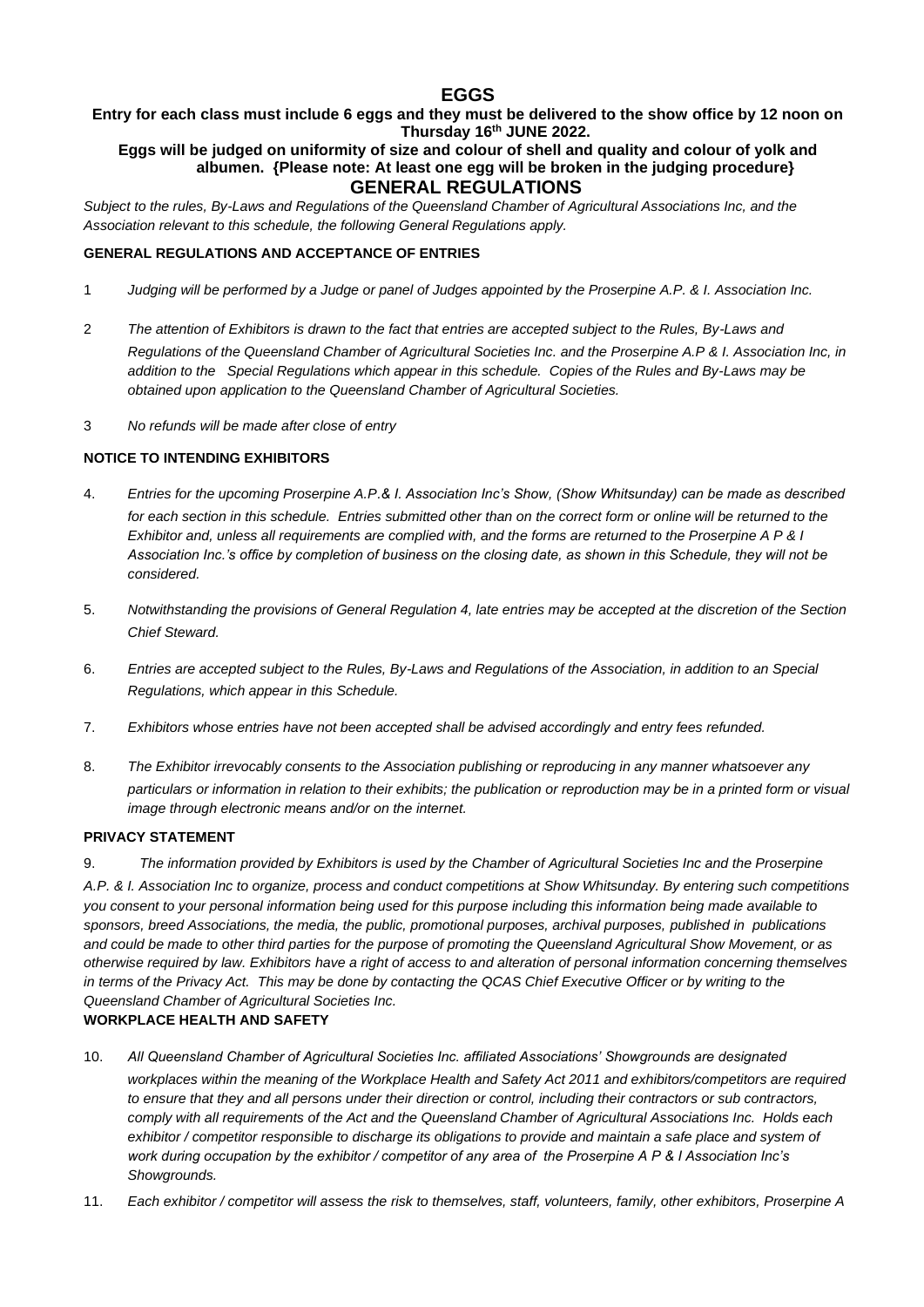*P & I Association Inc's staff, show visitors, children and any person foreseeably affected by the presentation of their exhibit.*

- 12. *Risks identified by exhibitors/competitors will be eliminated or controlled by the exhibitor/competitor and particular attention will be paid to ensuring public safety and safety of other exhibitors/competitors.*
- 13. *Exhibits will be held and handled by competent persons whose experience is known to the Exhibitor/Competitor.*
- 14. *A "No Smoking Policy" will be strictly adhered to by Exhibitors / Competitors and Exhibitors/Competitors are advised that the use of Primus stoves, any heating or lighting appliances of like character, or any naked light, is strictly prohibited in pavilions.*
- 15. *Any Exhibitors/Competitors intending to bring electrical equipment to the Proserpine Showgrounds will be required to ensure that such equipment is fitted with residual current protection and that all electrical leads, tools and appliances have been inspected by a licensed electrical contractor and currently tagged. THE USE OF DOUBLE ADAPTORS IS PROHIBITED. All power boards must also be tested and tagged.*
- *16. All exhibitors/competitors will comply with the requirements of the Act and its Regulations and Standards in every other respect. This is essential for the safety of all exhibitors/competitors and the general public. The Act imposes very severe penalties in the event of non-compliance with its provisions.* **Any exhibitors/competitors who do not comply will not be allowed to exhibit at Queensland Chamber of Agricultural Associations Inc affiliated shows.**

#### **DISCLAIMER**

17. *The information contained in the Competitions Schedule is gathered for the purpose of providing information to Exhibitors and show patrons. The information is a compilation of information provided by third parties and the Queensland Chamber of Agricultural Associations Inc and affiliated Agricultural Associations does not warrant its accuracy and advises that any such information may be subject to change or amendment occurring at any time and thereby making the information incorrect. Subject to the Queensland Chamber of Agricultural Associations Inc. legal obligations and responsibilities, if you require confirmation of any information please contact the QCAS Office.*

#### **PRIZES AND GST**

- 18. *The Australian Taxation Office has deemed that GST is payable on prizes if an Exhibitor is registered for GST and enters an Exhibit as part of a business enterprise.*
- 19. *The information an Exhibitor provides on the Application for entry determines whether GST is applicable.*
- 20. *Any prize stated in this schedule does not include GST*
- 21. *GST will not apply:*
	- *(a) If an exhibitor enters an exhibit as a hobby or private recreational pursuit; or*
	- *(b) If an exhibitor enters an exhibit as part of a business enterprise, the Exhibitor has an ABN, but the EXHIBITOR is NOT REGISTERED for GST.*
	- *(c) If an Exhibitor enters an exhibit as part of a business enterprise, the Exhibitor is not entitled to an ABN as the business or enterprise is not operating in Australia.*
- 22. *GST will apply if an Exhibitor enters an Exhibit as part of a business enterprise, the Exhibitor has an ABN and the Exhibitor is REGISTERED for GST.*
- 23. *Where GST applies, the Association will pay the prize money quoted in this Schedule plus 10% GST. The Association will issue a recipient created tax invoice.*

#### **WARNING:**

The Exhibitor must complete the Exhibitor's declaration on the Application for Entry. The Queensland Chamber of *Agricultural Associations Inc. recommends that the Exhibitor seeks professional advice before completing the Exhibitor Declaration*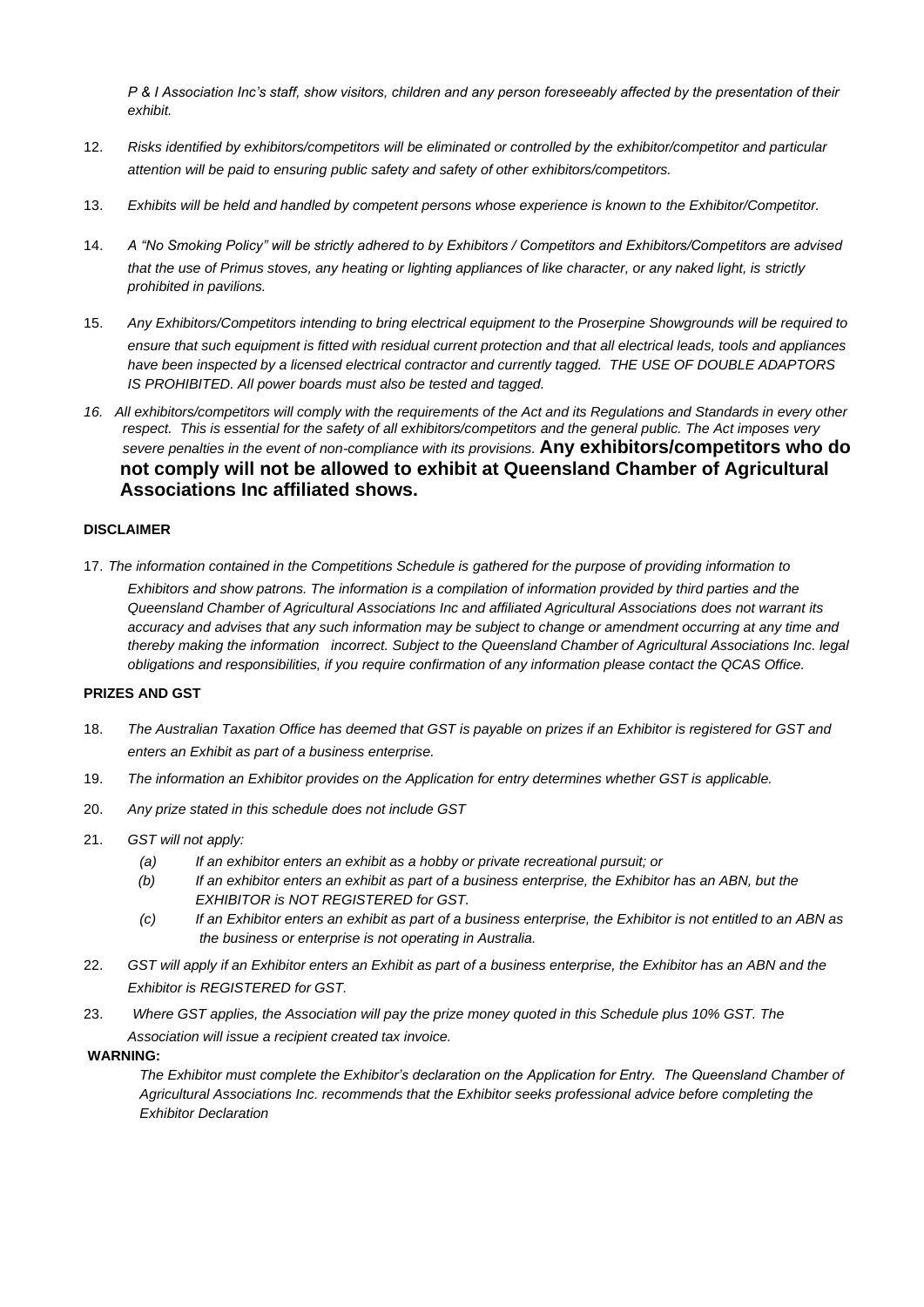

**PRIZE LISTS**

**POULTRY FIRST PLACE \$2.00 SECOND PLACE \$1.00 BREED CHAMPION (2 -5 entries) \$2.00 BREED CHAMPION (6 + entries) \$5.00**

**PIGEONS FIRST PLACE \$1.00 SECOND PLACE 50C BREED CHAMPION (3 OR MORE ENTRIES) \$2.50**

## **SASHES AND PRIZES**

**Champ Light Breed Large Softfeather Sash/\$**<br>Champion Heavy Breed Large Softfeather Sash/\$ **Champion Heavy Breed Large Softfeather Sash/\$5 Champion Large Softfeather Frize/Sash/\$100 Prize/Sash/<br>Res Champion Large Softfeather Prize/Sash/\$ Res Champion Large Softfeather Frize/Sash/\$**<br>Champion Old Fnglish Game Large Sash/\$ **Champion Old English Game Large Sash/\$5 Champion Pit Game Large Champion AOV Large Hardfeather Prize/Sash/\$5 Champion Large Hardfeather Res Champ Large Hardfeather <b>Sash**/\$5 **Champion Old English Game Bantam Sash/\$5 Champion Pit Game Bantam 6 (Sash/\$**<br> **Champion AOV Hardfeather Bantam 6 (Sash/\$ Champion AOV Hardfeather Bantam 6 Sash/\$**<br>1954/Champion Hardfeather Bantam **Prize/Sash Champion Hardfeather Bantam Prize/Sash/\$100**<br>Res Champion Hardfeather Bantam Prize/Sash/\$ **Res Champion Hardfeather Bantam Prize/Sash/\$**<br>**Champion Light Breed Softfeather Btm Sash/\$ Champion Light Breed Softfeather Btm Sash/\$5 Champion Heavy Breed Softfeather Btm Sash/\$5 Champion True Bantam Softfeather Btm Sash/\$5 Champion Softfeather Bantam Res Champ Softfeather Bantam Prize/Sash/\$ Champion Bird of Show Frize/Sash/\$**<br>Res Champion Bird of Show Prize/Sash/\$ **Res Champion Bird of Show Champion Pair of Show <b>Sash/S Res Champ Pair of Show Sash/\$5**

| 55          | <b>Champion Bantam Breed Waterfowl</b>      | Sash/\$5         |
|-------------|---------------------------------------------|------------------|
| 55          | <b>Champion Light Breed Waterfowl</b>       | Sash/\$5         |
| 510         | <b>Champion Heavy Breed Waterfowl</b>       | Sash/\$5         |
| 55          | <b>Champion Geese Breed</b>                 | Sash/\$5         |
| 55          | <b>Champion Waterfowl of Show</b>           | Prize/Sash/\$20  |
| 55<br>55    | <b>Res Champ Waterfowl of Show</b>          | Prize/Sash/\$10  |
| 510         | <b>Champion Open Class of Show</b>          | <b>Sash/\$10</b> |
| 55<br>55    | <b>Res Champ Open Class of Show</b>         | Sash/\$5         |
| $5^{\circ}$ | <b>Champion Children's Class of Show</b>    | <b>Sash/\$10</b> |
| 55          | Res Champ Children's Class of Show          | Sash/\$5         |
| 510         |                                             |                  |
| 55          | <b>Champion Bantam Brown Eggs</b>           | \$5              |
| 55          | <b>Champion Bantam White Eggs</b>           | \$5              |
| 55          | <b>Champion Large White Eggs</b>            | \$5              |
| 55          | <b>Champion Large Brown Eggs</b>            | \$5              |
| 510         | <b>Champion Any Other Variety Eggs</b>      | \$5              |
| 55.         |                                             |                  |
| 550         | <b>Champion Egg Exhibit of Show</b>         | Prize/Sash/\$25  |
| 525         | <b>Reserve Champion Egg Exhibit of Show</b> | Prize/Sash/\$15  |
| 10ء         | <b>Champion Pigeon of Show</b>              | Sash-\$10        |
| 55          | <b>Res Champ Pigeon of Show</b>             | Sash-\$5         |

# **ALL EXHIBITS WILL BE FED AND WATERED BY THE PROSERPINE A.P. & I. ASSOCIATION INC. WHILE ON SHOW**

# **PRESENTATIONS WILL BE HELD AT APPROXIMATELY 1:30pm on Saturday 18 th June 2022**

**SHOW WHITSUNDAY WOULD ALSO LIKE TO SAY THANK YOU TO OUR FANTASTIC SPONSORS: Our major sponsors WILMAR, BLOOMSBURY RURAL, and Wayne & Sue Quantock would like to wish all poultry exhibitors the best of luck for the 109 th Annual Show Whitsunday**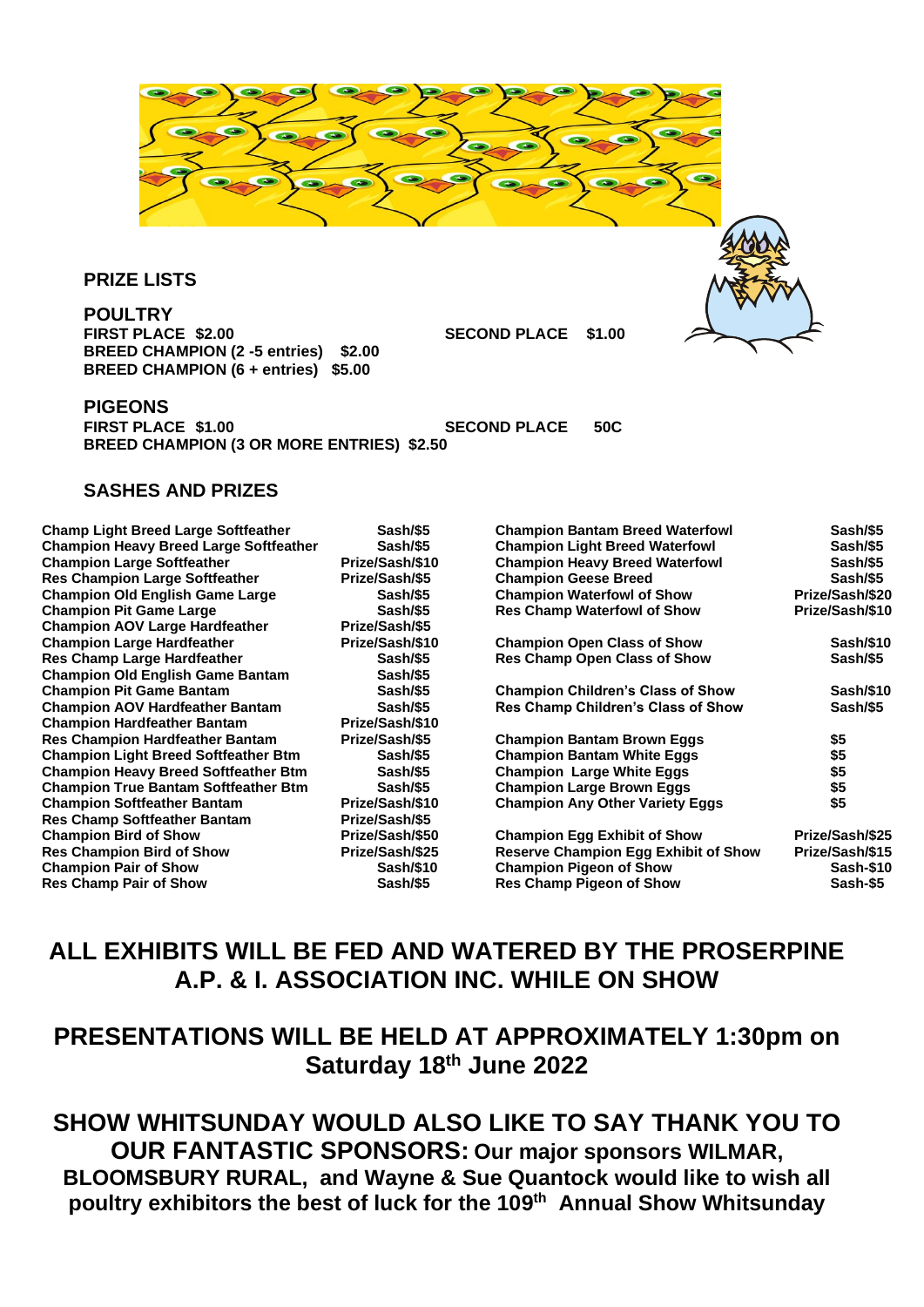

# **POULTRY/EGG CLASSES**

## **SECTION 1 - LARGE SOFTFEATHER (HEAVY BREEDS)**

|                       | Сk | Hen | Ckl | Plt |
|-----------------------|----|-----|-----|-----|
| Aust Langshan (Black) | 1  | 2   | 3   | 4   |
| Aust Langshan (AOC)   | 5  | 6   | 7   | 8   |
| Australorp (Black)    | 9  | 10  | 11  | 12  |
| Australorp (AOC)      | 13 | 14  | 15  | 16  |
| Brahma (AC)           | 17 | 18  | 19  | 20  |
| Cochin                | 21 | 22  | 23  | 24  |
| New Hampshire         | 25 | 26  | 27  | 28  |
| Orpington (AC)        | 29 | 30  | 31  | 32  |
| <b>Plymouth Rock</b>  | 33 | 34  | 35  | 36  |
| Rhode Island Red      | 37 | 38  | 39  | 40  |
| Rhode Island (AOC)    | 41 | 42  | 43  | 44  |
| <b>Sussex</b>         | 45 | 46  | 47  | 48  |
| Wyandotte (AC)        | 49 | 50  | 51  | 52  |
| Any Other Variety     |    |     |     |     |
| <b>Not Listed</b>     | 53 | 54  | 55  | 56  |
|                       |    |     |     |     |

#### **SECTION 2 - LARGE SOFTFEATHER (LIGHT BREDS)**

|                   | Сk | Hen | Ckl | Plt |
|-------------------|----|-----|-----|-----|
| Ancona            | 57 | 58  | 59  | 60  |
| Hamburg (AC)      | 61 | 62  | 63  | 64  |
| Houdan (AC)       | 65 | 66  | 67  | 68  |
| Leghorn (White)   | 69 | 70  | 71  | 72  |
| Leghorn (AOC)     | 73 | 74  | 75  | 76  |
| Minorca           | 77 | 78  | 79  | 80  |
| Polish (AC)       | 81 | 82  | 83  | 84  |
| Silkie AC         | 85 | 86  | 87  | 88  |
| Any Other Variety |    |     |     |     |
| <b>Not Listed</b> | 89 | 90  | 91  | 92  |

# **SECTION 3-LARGE HARDFEATHER (OLD ENGLISH GAME)**

| , – – –<br><u>.</u>   |     |     |     |     |
|-----------------------|-----|-----|-----|-----|
|                       | Ck  | Hen | Ckl | Plt |
| <b>Black Red</b>      | 93  |     | 94  |     |
| Partridge             |     | 95  |     | 96  |
| <b>Blue Red</b>       | 97  | 98  | 99  | 100 |
| Duckwing (Gold)       | 101 | 102 | 103 | 104 |
| Duckwing (Silver)     | 105 | 106 | 107 | 108 |
| Duckwing (AOC)        | 109 | 110 | 111 | 112 |
| Ginger                | 113 | 114 | 115 | 116 |
| <b>Brown Red</b>      | 117 | 118 | 119 | 120 |
| Grey                  | 121 | 122 | 123 | 124 |
| Pile                  | 125 | 126 | 127 | 128 |
| Dun AC                | 129 | 130 | 131 | 132 |
| Creel                 | 133 | 134 | 135 | 136 |
| <b>AOC Not Listed</b> | 137 | 138 | 139 | 140 |



#### **SECTION 4 -LARGE HARDFEATHER (PIT GAME)**

|                           | Ck  | Hen | Ckl | Plt |
|---------------------------|-----|-----|-----|-----|
| Hvy Weight Plain Face 141 |     | 142 | 143 | 144 |
| Lt Weight Plain Face      | 145 | 146 | 147 | 148 |
| Hvy Weight Muff Face      | 149 | 150 | 151 | 152 |
| Lt Weight Muff Face       | 153 | 154 | 155 | 156 |
| Any Other Variety         |     |     |     |     |
| <b>Not Listed</b>         | 157 | 158 | 159 | 160 |

#### **SECTION 5 - LARGE HARDFEATHER (AUSTRALIAN GAME)**

|                  | Ck.  | Hen Ckl |      | Plt  |
|------------------|------|---------|------|------|
| <b>Black Red</b> | 161. | 162     | 163  | -164 |
| Any Other Colour | 165. | 166     | -167 | 168  |
|                  |      |         |      |      |

| <b>SECTION 6 - LARGE HARDFEATHER</b> |      |         |             |       |
|--------------------------------------|------|---------|-------------|-------|
| (INDIAN GAME)                        |      |         |             |       |
|                                      | Ck.  | Hen Ckl |             | - Plt |
| Dark                                 | 169. | 170 171 |             | - 172 |
| Jubilee                              | 173  |         | 174 175 176 |       |

# Any Other Colour 177 178 179 180 **SECTION 7 - LARGE HARDFEATHER (MALAY GAME)**

|            | Ck Hen Ckl Plt  |  |
|------------|-----------------|--|
| Any Colour | 181 182 183 184 |  |
|            |                 |  |

## **SECTION 8 - LARGE HARDFEATHER**

|                 | Ck.  | Hen Ckl |       | Plt |
|-----------------|------|---------|-------|-----|
| Any Variety Not |      |         |       |     |
| Listed          | 185. | 186     | - 187 | 188 |

#### **SECTION 9 - HARDFEATHER BANTAM (OLD ENGLISH GAME)**

|                            | Сk  | Hen | Ckl | Plt |
|----------------------------|-----|-----|-----|-----|
| <b>Black Red Wheaten</b>   | 189 |     | 190 |     |
| <b>Black Tail Wheaten</b>  |     | 191 |     | 192 |
| <b>Blue Tail Wheaten</b>   |     | 193 |     | 194 |
| <b>Black Red Partridge</b> | 195 | 196 | 197 | 198 |
| <b>Blue Red</b>            | 199 | 200 | 201 | 202 |
| Duckwing (Gold)            | 203 | 204 | 205 | 206 |
| Duckwing (Silver)          | 207 | 208 | 209 | 210 |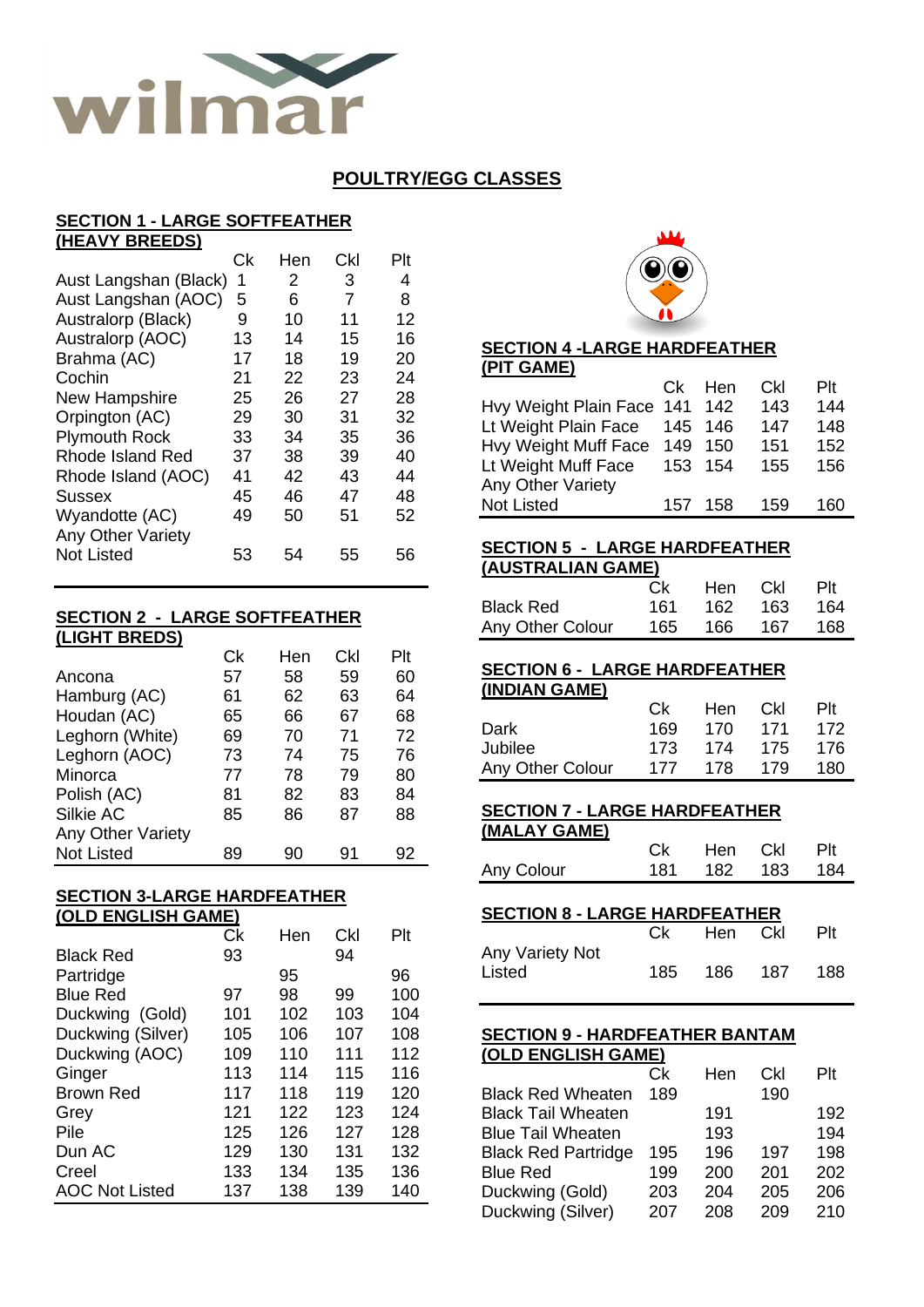| Duckwing (AOC)    | 211 | 212 | 213 | 214 |
|-------------------|-----|-----|-----|-----|
| Ginger            | 215 | 216 | 217 | 218 |
| <b>Brown Red</b>  | 219 | 220 | 221 | 222 |
| Grey              | 223 | 224 | 225 | 226 |
| Pile              | 227 | 228 | 229 | 230 |
| Dun AC            | 231 | 232 | 233 | 234 |
| Creel             | 235 | 236 | 237 | 238 |
| Spangle           | 239 | 240 | 241 | 242 |
| Any Other Colour  |     |     |     |     |
| <b>Not Listed</b> | 243 | 244 | 245 | 246 |

#### **SECTION 10 - HARDFEATHER BANTAM (PIT GAME)**

|                   | Ck. | Hen  | – Ckl | Plt |
|-------------------|-----|------|-------|-----|
| <b>Plain Face</b> | 247 | 248  | 249   | 250 |
| Muff Face         | 251 | 252  | - 253 | 254 |
| Any Other Variety |     |      |       |     |
| <b>Not Listed</b> | 255 | 256. | -257  | 258 |

#### **SECTION 11 - HARDFEATHER BANTAM (AUSTRALIAN GAME)**

|                  | Ck.  | Hen  | – CkI | PIt |
|------------------|------|------|-------|-----|
| <b>Black Red</b> | 259  | -260 | -261  | 262 |
| Duckwing AC      | 263  | -264 | 265   | 266 |
| AOC not listed   | -267 | 268  | -269  | 270 |

## **SECTION 12 - HARDFEATHER BANTAM (INDIAN GAME)**

|                  | Ck Hen Ckl Plt  |  |
|------------------|-----------------|--|
| Dark             | 271 272 273 274 |  |
| Jubilee          | 275 276 277 278 |  |
| Any Other Colour | 279 280 281 282 |  |

#### **SECTION 13 - HARDFEATHER BANTAM (MODERN GAME)**

|                  | Сk  | Hen | Ckl | Plt |
|------------------|-----|-----|-----|-----|
| <b>Black Red</b> | 283 | 284 | 285 | 286 |
| <b>Blue Red</b>  | 287 | 288 | 289 | 290 |
| Pile             | 291 | 292 | 293 | 294 |
| <b>Brown Red</b> | 295 | 296 | 297 | 298 |
| AC Wheaten       | 299 | 300 | 301 | 302 |
| Any Other Colour | 303 | 304 | 305 | 306 |
|                  |     |     |     |     |

## **SECTION 14 - HARDFEATHER BANTAM**

|                 | Ck – | Hen Ckl | PIt   |
|-----------------|------|---------|-------|
| Any Variety Not |      |         |       |
| Listed          | 307  | 308 309 | - 310 |
|                 |      |         |       |

#### **SECTION 15 - SOFTFEATHER BANTAM (HEAVY BREED)**

|                      | Сk  | Hen | Ckl | Plt |
|----------------------|-----|-----|-----|-----|
| Langshan (Black)     | 311 | 312 | 313 | 314 |
| Langshan (AOC)       | 315 | 316 | 317 | 318 |
| Australorp (Black)   | 319 | 320 | 321 | 322 |
| Australorp (AOC)     | 323 | 324 | 325 | 326 |
| <b>Plymouth Rock</b> | 327 | 328 | 329 | 330 |
| Rhode Island Red     | 331 | 332 | 333 | 334 |
| Rhode Island (AOC)   | 335 | 336 | 337 | 338 |
|                      |     |     |     |     |

| Sussex            | 339 | 340 | 341 | 342 |
|-------------------|-----|-----|-----|-----|
| Wyandotte (White) | 343 | 344 | 345 | 346 |
| Wyandotte (AOC)   | 347 | 348 | 349 | 350 |
| AOV               | 351 | 352 | 353 | 354 |



#### **SECTION 16 - SOFTFEATHER BANTAM (LIGHT BREED)**

|                                 | Ck  | Hen | Ckl | Plt |
|---------------------------------|-----|-----|-----|-----|
| Ancona                          | 355 | 356 | 357 | 358 |
| Leghorn (White)                 | 359 | 360 | 361 | 362 |
| Leghorn (Black)                 | 363 | 364 | 365 | 366 |
| Leghorn (AOC)                   | 367 | 368 | 369 | 370 |
| <b>AOV Lt Softfeath Btm 371</b> |     | 372 | 373 | 374 |

# **SECTION 17 - SOFTFEATHER BANTAM (TRUE BANTAM)**

|               | Ck  | Hen | Ckl | Plt |
|---------------|-----|-----|-----|-----|
| Belgian AC    | 375 | 376 | 377 | 378 |
| Pekin (White) | 379 | 380 | 381 | 382 |
| Pekin (Black) | 383 | 384 | 385 | 386 |
| Pekin (AOC)   | 387 | 388 | 389 | 390 |
| Rosecomb      | 391 | 392 | 393 | 394 |

#### **SECTION 18 - WATERFOWL (BANTAM BREEDS)**

|                   | <b>Drake</b> | Duck |
|-------------------|--------------|------|
| Mallard (White)   | 395          | 396  |
| Mallard (Natural) | 397          | 398  |
| Mallard (Buff)    | 399          | 400  |
| Mallard AOC       | 401          | 402  |
| AOV not listed    | 403          | 404  |

#### **SECTION 19 - WATERFOWL (LIGHT BREEDS)**

|                       | <b>Drake</b> | Duck |
|-----------------------|--------------|------|
| Campbell (White)      | 405          | 406  |
| Campbell (Khaki)      | 407          | 408  |
| Campbell (AOC)        | 409          | 410  |
| Indian Runner (White) | 411          | 412  |
| Indian Runner (AOC)   | 413          | 414  |
| <b>AOV Not Listed</b> | 415          | 416  |

#### **SECTION 20 - WATERFOWL (HEAVY BREEDS)**

|                       | Drake | Duck |
|-----------------------|-------|------|
| Muscovy (White)       | 417   | 418  |
| Muscovy (Blk & Wht)   | 419   | 420  |
| Pekin                 | 421   | 422  |
| <b>AOV Not Listed</b> | 423   | 424  |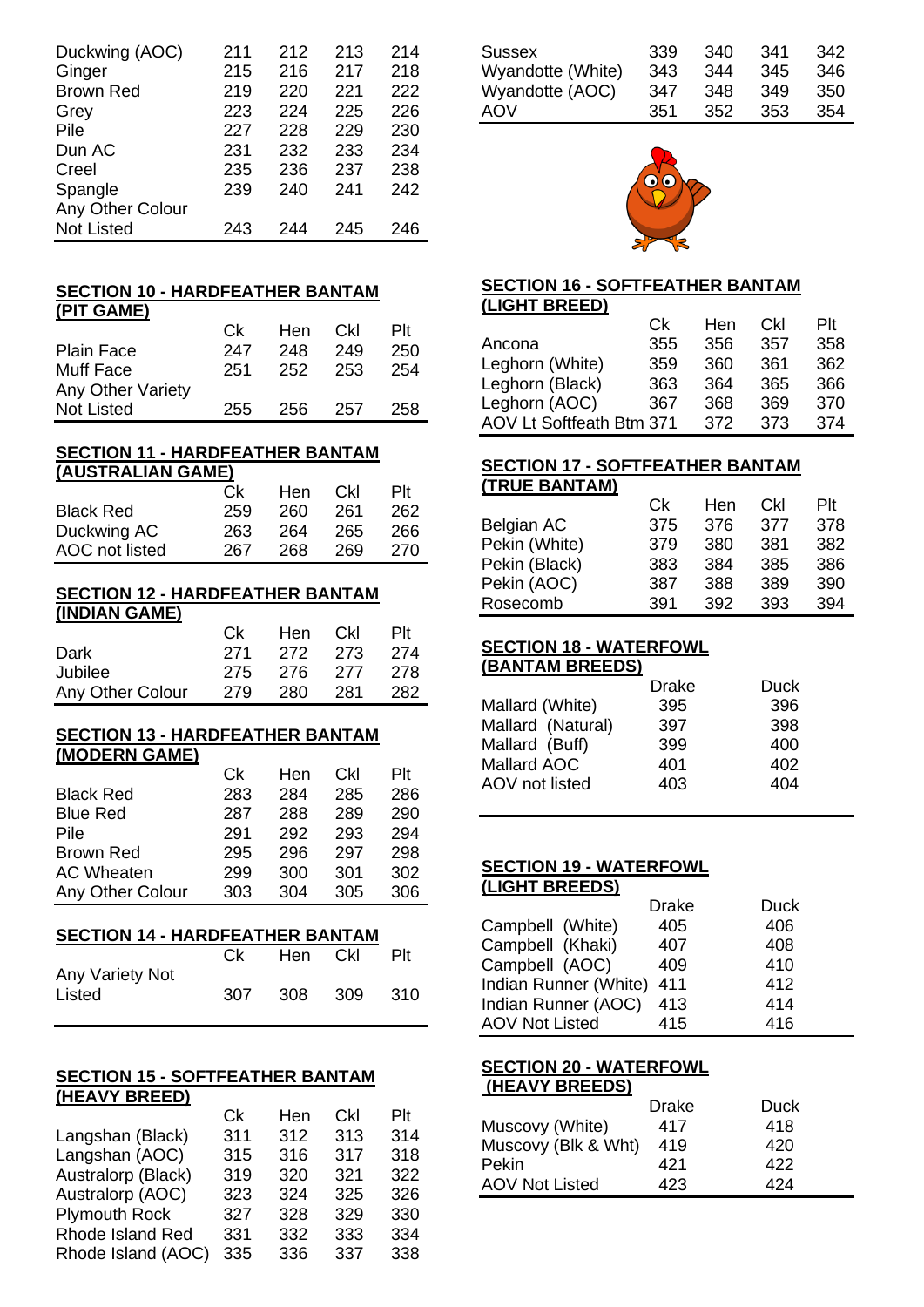#### **SECTION 21 -WATERFOWL (GEESE BREEDS)**

|                 | Gander | Goose |  |
|-----------------|--------|-------|--|
| Chinese         | 425    | 426   |  |
| <b>Toulouse</b> | 427    | 428   |  |
| AOV Not Listed  | 429    | 430   |  |

# **SECTION 22 - OPEN CLASS**

Male Female Any Variety **431** 432 **{Our open class is for any type of pet chook, purebred or crossbred for local Proserpine, Whitsunday exhibitors only}**

## **SECTION 23 - CHILDRENS CLASS**

|                    | Male | Female |
|--------------------|------|--------|
| Large Hardfeather  | 433  | 434    |
| Large Softfeather  | 435  | 436    |
| Hardfeather Bantam | 437  | 438    |
| Softfeather Bantam | 439  | 440    |
| Waterfowl          | 441  | 442    |
| <b>Turkeys</b>     | 443  | 444    |

# **SECTION 24 - PAIRS**

| Large Softfeather  | 445 |
|--------------------|-----|
| Large Hardfeather  | 446 |
| Hardfeather Bantam | 447 |
| Softfeather Bantam | 448 |
| Waterfowl          | 449 |

## **SECTION 25 - EGGS**

| Bantam Brown Eggs      | 450 |
|------------------------|-----|
| Bantam White Eggs      | 451 |
| Large Brown Eggs       | 452 |
| Large White Eggs       | 453 |
| Any Other Variety Eggs | 454 |

#### **Special conditions for egg entries. Please view them at the beginning of the schedule.**

## **SECTION 26 - PIGEONS**

|                        | <b>Male</b> | <b>Female</b> |
|------------------------|-------------|---------------|
| Racing Pigeons         | 455         | 456           |
| <b>Show Pen Homers</b> | 457         | 458           |
| <b>Fancy Pigeons</b>   | 459         | 460           |
| <b>Utility Pigeons</b> | 461         | 462           |

# **COVID SAFE RULES APPLY AT THIS SHOW**









# **SOCIAL DISTANCING IS REQUIRED AT ALL TIMES**

# **PLEASE WASH OR SANITISE YOUR HANDS REGULARLY**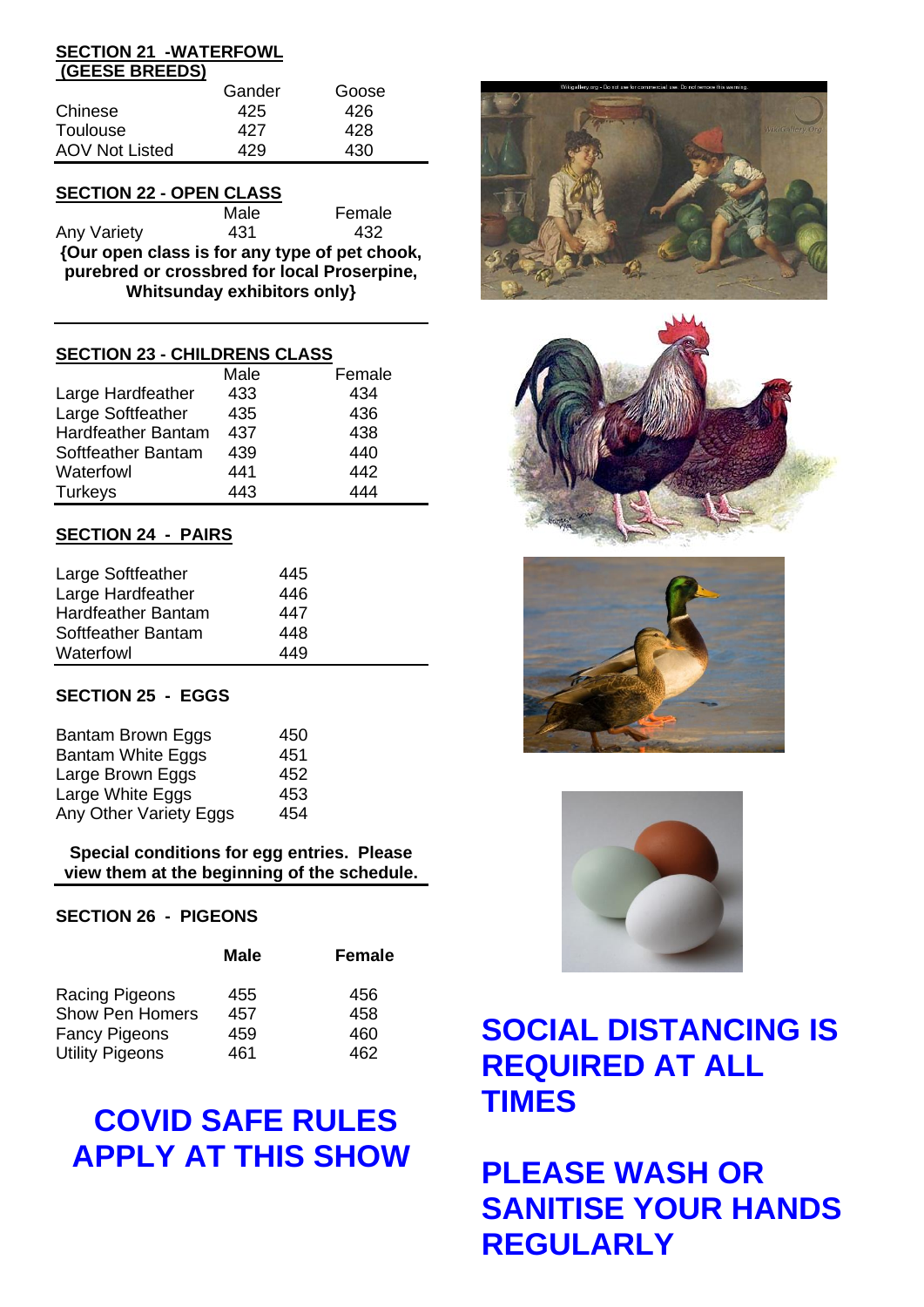# 2022 PROSERPINE A.P. & I. ASSOCIATION INC (1 entry per line please)

| <b>Section</b>                                                                                             | <u>Class</u><br><b>Number</b> | <b>Description</b>                                                                                                   | <b>Box No</b> |  |
|------------------------------------------------------------------------------------------------------------|-------------------------------|----------------------------------------------------------------------------------------------------------------------|---------------|--|
| $\mathbf 1$                                                                                                |                               | Australian Langshan Black Cock (EXAMPLE)                                                                             |               |  |
| 25                                                                                                         | 450                           | Bantam Brown Eggs (EXAMPLE)                                                                                          |               |  |
|                                                                                                            |                               |                                                                                                                      |               |  |
|                                                                                                            |                               |                                                                                                                      |               |  |
|                                                                                                            |                               |                                                                                                                      |               |  |
|                                                                                                            |                               |                                                                                                                      |               |  |
|                                                                                                            |                               |                                                                                                                      |               |  |
|                                                                                                            |                               |                                                                                                                      |               |  |
|                                                                                                            |                               |                                                                                                                      |               |  |
|                                                                                                            |                               |                                                                                                                      |               |  |
|                                                                                                            |                               |                                                                                                                      |               |  |
|                                                                                                            |                               |                                                                                                                      |               |  |
|                                                                                                            |                               |                                                                                                                      |               |  |
|                                                                                                            |                               |                                                                                                                      |               |  |
|                                                                                                            |                               |                                                                                                                      |               |  |
|                                                                                                            |                               |                                                                                                                      |               |  |
| <b>NAME:</b>                                                                                               |                               |                                                                                                                      |               |  |
|                                                                                                            |                               |                                                                                                                      |               |  |
|                                                                                                            |                               | <u> 1989 - Johann Stein, mars an deutscher Stein und der Stein und der Stein und der Stein und der Stein und der</u> |               |  |
|                                                                                                            |                               |                                                                                                                      |               |  |
| <b>PHONE:</b>                                                                                              |                               |                                                                                                                      |               |  |
| I AGREE TO ABIDE BY THE BY-LAWS AND REGULATIONS OF THE QCAS AND<br>THE PROSERPINE A P & I ASSOCIATION INC. |                               |                                                                                                                      |               |  |
|                                                                                                            |                               |                                                                                                                      |               |  |
|                                                                                                            |                               |                                                                                                                      |               |  |
| No. of entries $\qquad \qquad @ $ \$1.00 each = \$                                                         |                               |                                                                                                                      |               |  |